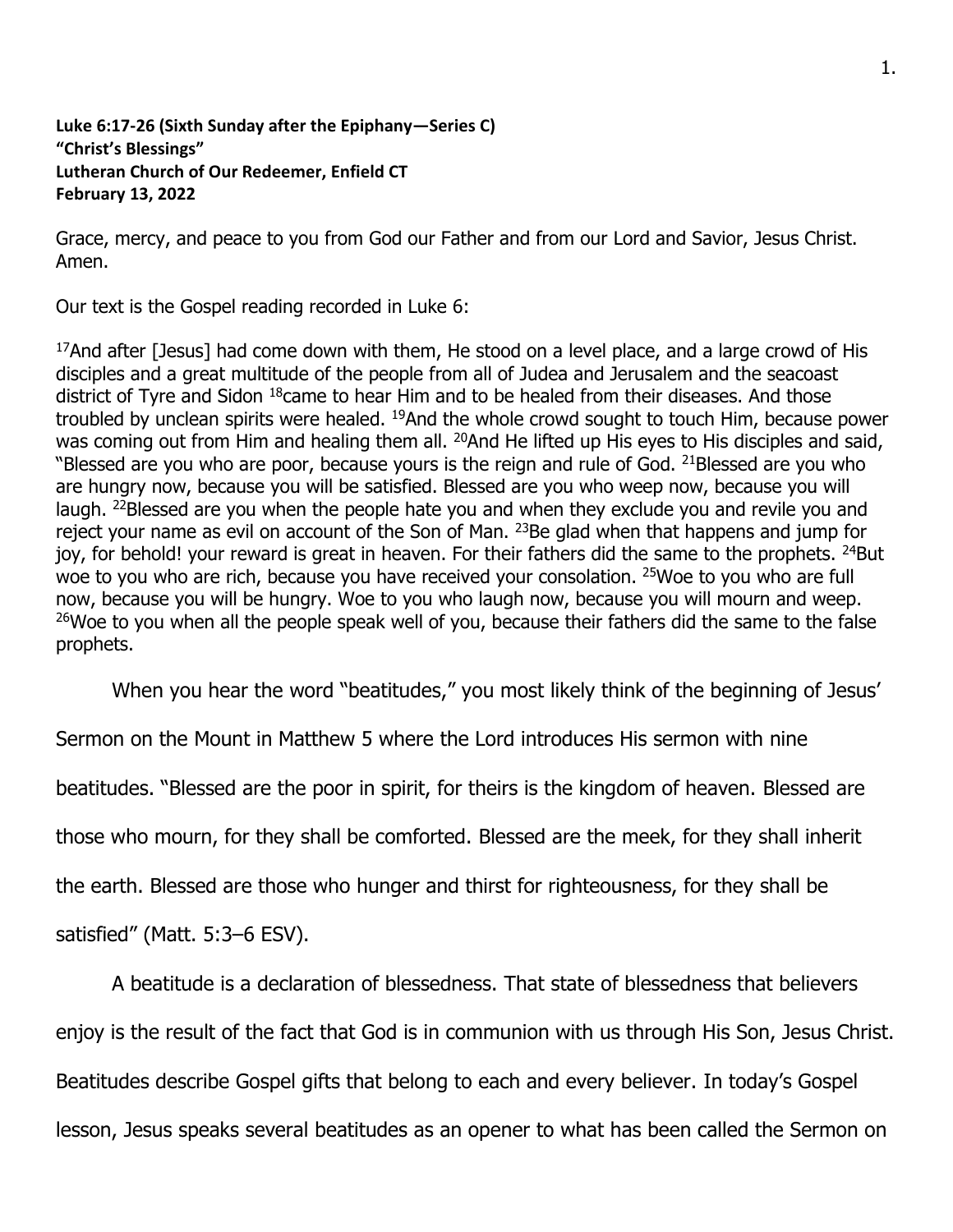the Plain. He declares believers to be blessed in order to comfort believers with the assurance that God knows what they are going through. God knows and looks upon us with favor and mercy and will deliver us by filling our need with blessings to the point of overflowing!

When Jesus speaks a beatitude, His spoken words actually deliver the blessing of which they speak, although often by way of a future promise. So, we end up with a tension between the now and the not yet. Already now believers in Jesus have the blessings Christ declares. They are yours and mine through faith in Jesus' promise. That's why Jesus can say, "Blessed are you who are poor, because yours is the reign and rule of God." God's reign and rule, and our being a part of it in Christ, **is** a present reality. The reign and rule of God's kingdom has in fact come to the hearers of Jesus' Word. His Word says so and His Word always does what it says. For example, Jesus' Word says that in Baptism, you have eternal life. You have it now. It is a present possession, today, yesterday, and forever. But you don't yet have eternal life in all its fullness. We are still in our mortal bodies, awaiting the Last Day and the resurrection of all flesh to glory when all believers in Christ will be given new, eternal bodies as we live in glorified body and soul with Christ forevermore. Again, the tension between the now and the not yet. We have good things to look forward to because the blessings of Christ are ours now.

But here and now, it doesn't always look like we are blessed. You see, the world, our culture and society, look for success and advantage as a sign of blessedness. If you have a lot of money and possessions, people say, "You're blessed." If you have popularity or status in society, people say, "You're blessed." God does indeed bless all people with the things needed for this life. Out of His grace and mercy, there are many physical blessings that we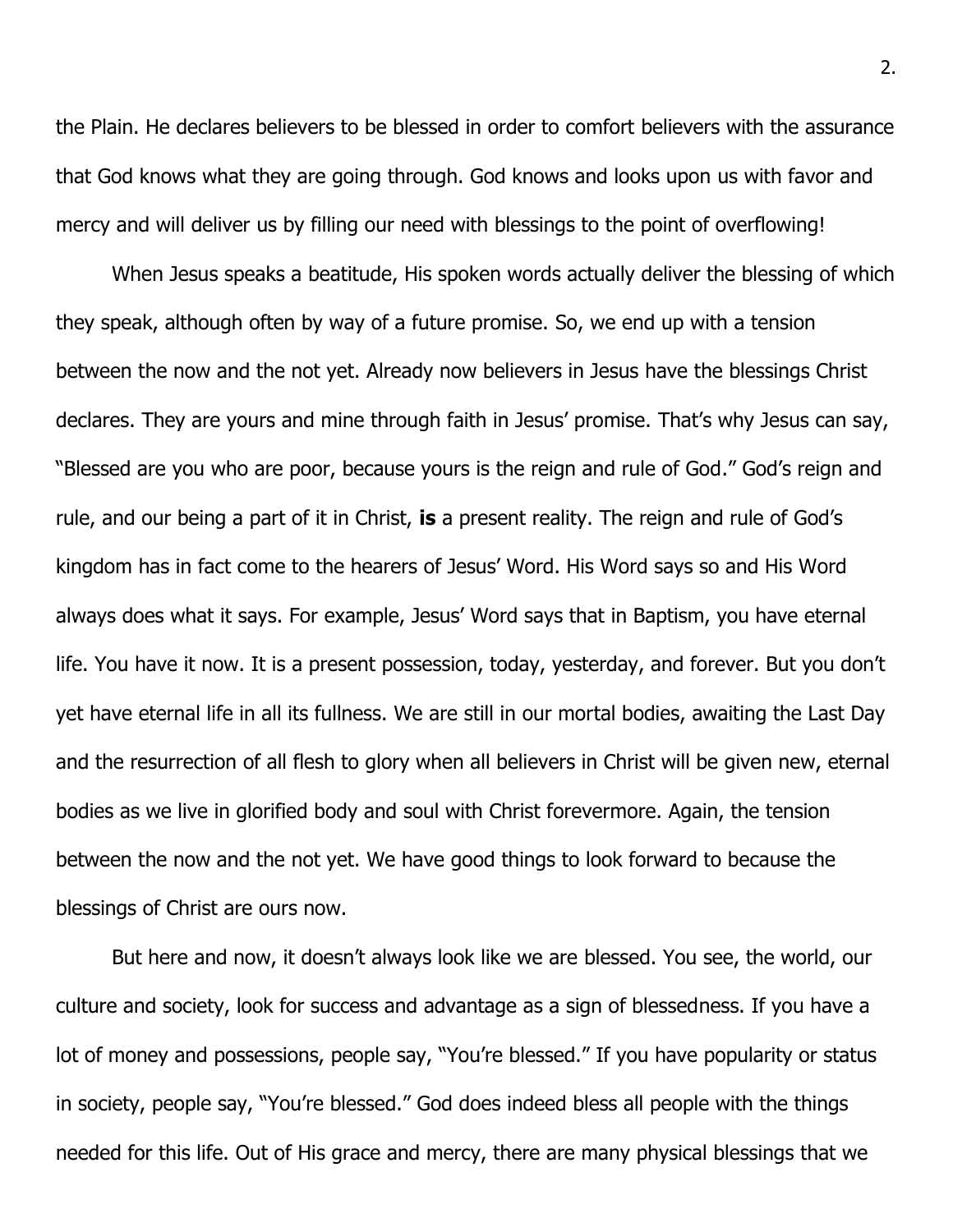do enjoy. So, in that sense, yes, we are blessed. But Jesus' beatitudes do not promise even the smallest amount of worldly advantage for Christians. The blessings of Christ are spiritual blessings, and they are not intended to be principles to live by in order to achieve success in the things of this world, whether it's our occupation, finances, or relationships.

Consider who Jesus' declares blessed: the poor, the hungry, the weeping, the hated. Jesus' beatitudes are nonsensical to those outside the reign and rule of God. What could possibly be so blessed about being poor, hungry, or hated? How can those who are griefstricken and mourning possibly rejoice? There's no earthly advantage here. No, but consider the immense spiritual advantage of Christ's spiritual blessings of body and soul that you already have now according to the promise which you will fully and completely enjoy in the new creation. Only a believer in Christ can say that the beatitudes are true and do so joyfully. But this is foolishness to the world that lives apart from faith in Christ because it is the theology of the cross. 1 Corinthians 1:18-25, "For the word of the cross is folly to those who are perishing, but to us who are being saved it is the power of God. . . . For since, in the wisdom of God, the world did not know God through wisdom, it pleased God through the folly of what we preach to save those who believe. For Jews demand signs and Greeks seek wisdom, but we preach Christ crucified, a stumbling block to Jews and folly to Gentiles, but to those who are called, both Jews and Greeks, Christ the power of God and the wisdom of God. For the foolishness of God is wiser than men, and the weakness of God is stronger than men" (1 Cor. 1:18–25 ESV).

Again, who are the blessed? The poor, the hungry, the crying. Those hated, insulted, and excluded because of the Son of Man. Notice now the One who was poor for you, the One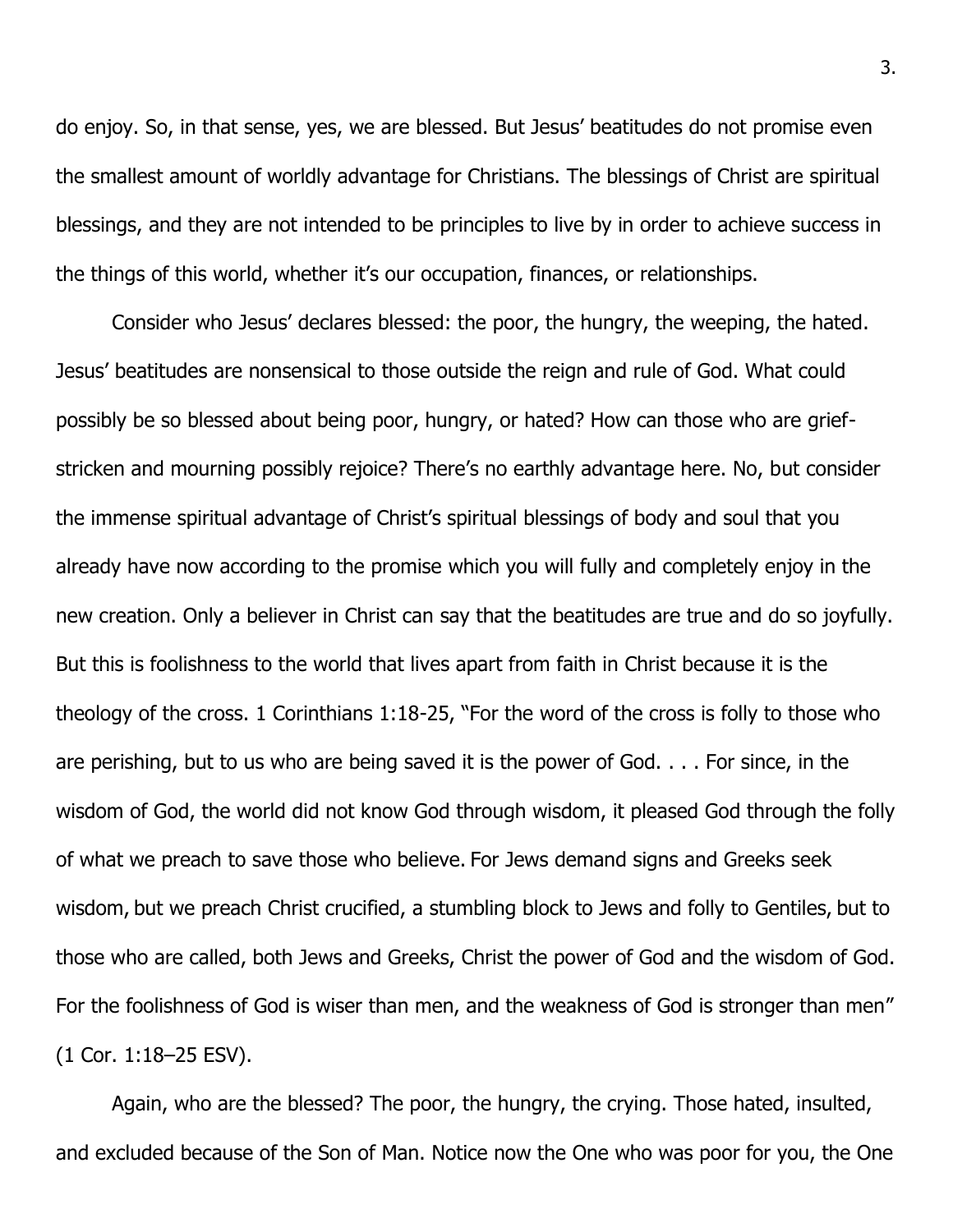who hungered in the wilderness for you. Notice the One who wept for Jerusalem and who received hate, insults, and exclusion, who was cast out and crucified outside Jerusalem as evil—the very Son of Man, Jesus Christ. When you were incorporated into Christ through Baptism and faith, the life of Christ became your life and by grace, the blessings of Christ have become your inheritance.

Jesus was the One who believed with unwavering faith the Father's words about the fulfillment of His mission of salvation, and He persevered without taking offense at the shame of the cross. Jesus was the One who was poor and hungry, who cried and was persecuted like the prophets of old. He endured the scorn, the shame, and the death that purchased and won the blessings His Word gives through faith. In Baptism, you are joined to Christ. What's His is now yours. You live under the cross. This means that you may face poverty and need, tears and sorrow, hatred and exclusion because you bear the name of Christ. Nevertheless, you are blessed because the reign and rule of God in Christ belongs to you.

Even now, in this valley of weeping and sorrow, pain and suffering, hatred and insult, you belong to Christ. Your sins are forgiven because Jesus endured the cross, scorning its shame, redeeming you from Satan, sin, and death with His holy, precious blood. Where there is the forgiveness of sins, there is also eternal life. You have victory over death and the grave, the very victory that Jesus won for you with His own death and resurrection. As the Psalmist wrote in the confidence of faith, "I shall not die, but I shall live, and recount the deeds of the LORD" (Psa. 118:17 ESV).

Jesus is your eternal blessing for the now and the not yet. Yours is now the reign and rule of God as you are united with Christ in your Baptism. For richer, for poorer, in abundance